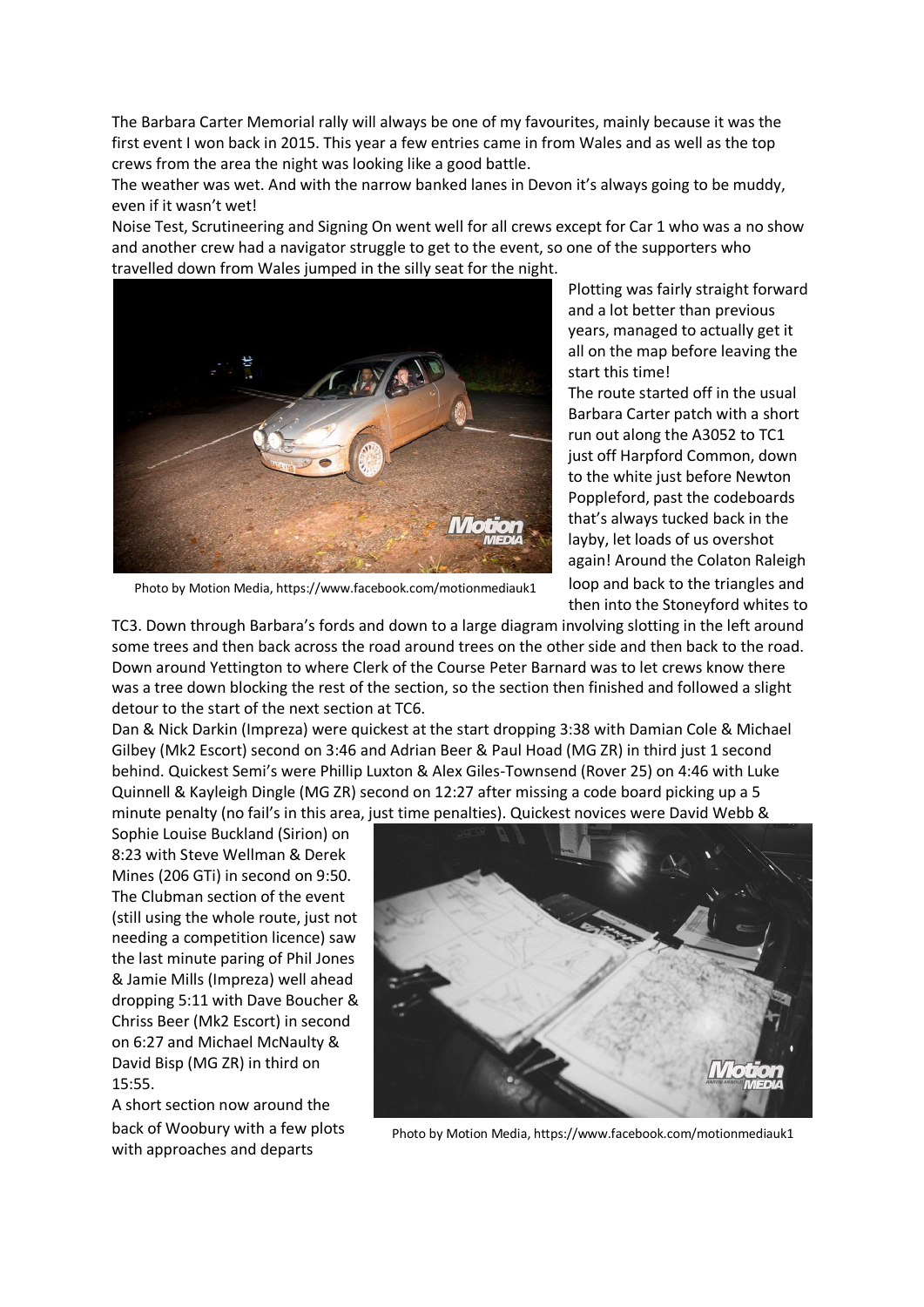defining the correct route around a few loops. Before long it was TC7 just outside of Exton and the end of the section with most crews cleaning it.

A neutral section took crews along the A376 away from Exmouth and to the back of Westpoint showground for the start of the next section. Running around the Holbrook Farm white and down to Hill Barton before heading north to finish next to Exeter Airport. Another hort and sweet section with several crews cleaning it again. Beer/Hoad dropped 14 second though which dropped them down the order and moved Brendan Wellman & Daniel Pidgeon (206 RC) up to third. Unfortunately this is where we lost Mike Saywell & Andy Ballantyne in the 106 Rallye with gearbox issues. The next section saw the next real droppers of the night. Starting just north of Broadclyst running through Ashclyst Forest, past White Down Copse and across to Clyst Hydon, Langford Green and around the Weaver triangles before heading east to Dulford, across the A373 at the Priory and back to the A373 to finish the competitive sections of the first half.

James How & Jake Ramsden (MG ZR) were quickest through dropping just 7 seconds. Wellman/Pidgeon dropped 10, moving them up to first overall due to previous leaders, the Darkins, losing three minutes looking for a Route Check that was missing for some reason. Cole/Gilbey dropped 13 seconds which moved them up to second just 1 second behind the 206 RC crew. Luxton/Giles-Townsend dropped 54 seconds in the Semi-Expert class with Quinnell/Dingle dropping 5:19. Webb/Buckland had a great section in the novice class just dropping 53 seconds extending their class lead ahead of Wellman/Mines who dropped 3 minutes. Simon Beecham & Greg Evans (Satria) were quickest Clubmen moving them up to second in class dropping 2:33 with Jones/Mills dropping 5:11 and McNaulty Bisp dropping 17 minutes. Boucher/Beer had a bit of a stinker section picking up 20 minutes of penalties.



Down to Petrol at Culumpton Services just off the M5 where we lost another crew, Jordan Gullick & Jordan Dziadulewicz with their BMW 318ti playing up, an engine blowing up in their car a week before the event they did a great effort to get it running for the event, but seems like there wasn't quite enough time to iron out an issues.

After topping up with fuel, cleaning off the lights and enjoying the 24 hour McDonalds crews were back out again starting on the motorway bridge just outside of

Photo by Motion Media, https://www.facebook.com/motionmediauk1

Westcott. Down towards Bradninch and slotting right onto Strawberry Hill which is used as a trial section on other events. It was pretty muddy and slippery and with the extra addition of what looked like a garden shed dumped half way up it was one of the best roads of the night. Looping around Bradninch and around the large triangle next to Rode Moors through Bunneford Cross around the North of Cullompton and back over the big yumps by Leonard Farm and then through East Butterleigh & Butterleigh before the end of the section just before the A396.

Wellman/Pidgeon & Darkin/Darkin both cleaned the section with Beer/Hoad third dropping just 5 seconds. Semi's saw leaders Luxton/Giles-Townsend drop 1:10 with Quinnell/Dingle dropping 1:42. Novices saw leaders Webb/Buckland drop 1:39 with Wellman/Mines dropping 4:36. Clubmen leaders Jones/Mills extended their lead dropping 1:04 with Boucher/Beer moving back into second in class dropping 2:40 with Beecham/Evans dropping 4:12.

Heading north up the A396 the next section started by Yearlstone Vineyard heading up to Patcott, down the valley past Huntland and back up the hill to Well Town, Way Village and over onto map